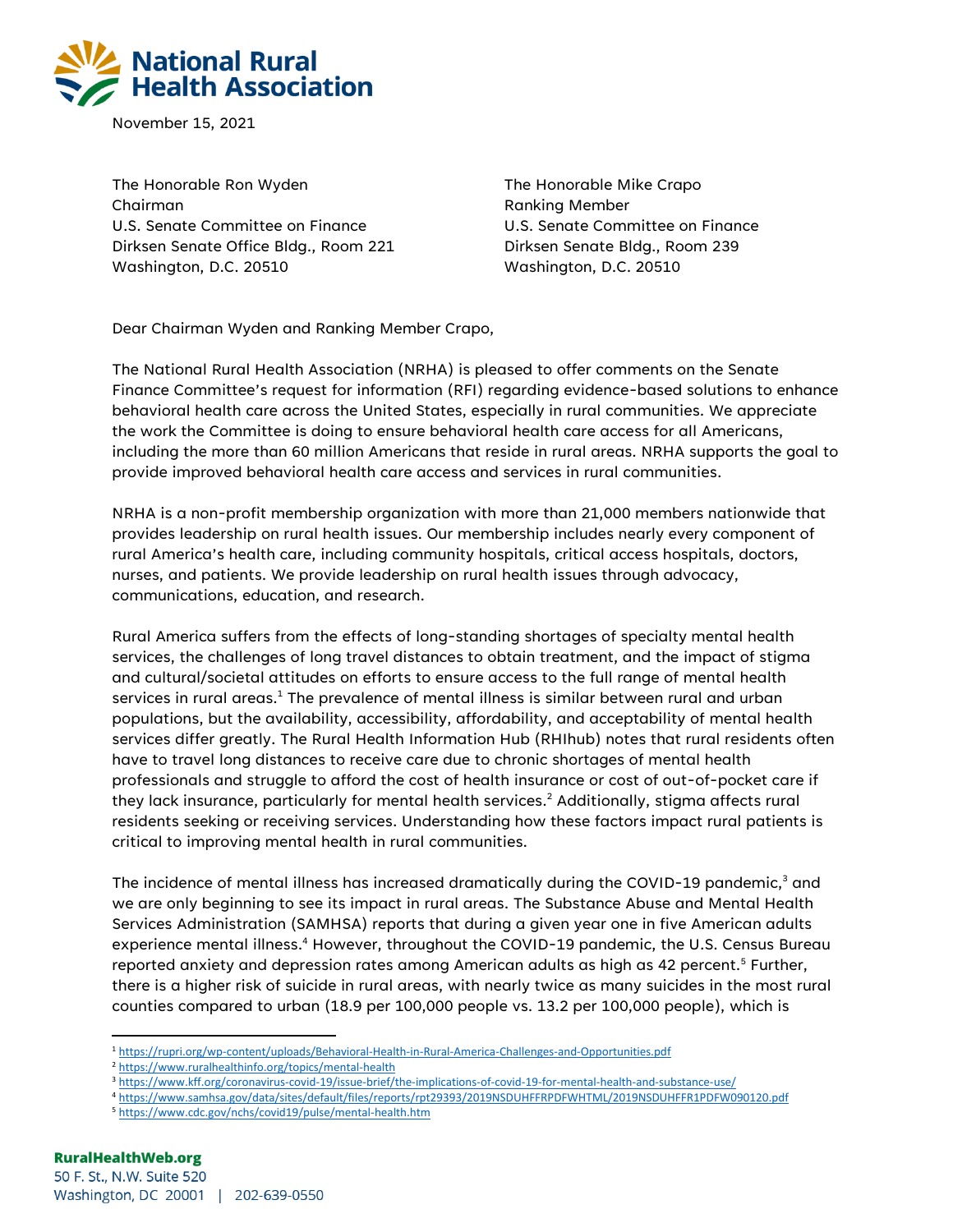

partially attributed to the disparate barriers rural patients face accessing mental health services. Further, there are variations within some rural sub-populations and communities in the rates of depression, suicidality, disease burden, and mental distress, including among women, low-income children, veterans, non-Hispanic blacks, and American Indian/Alaska Natives (AI/ANs).<sup>6</sup> Congress must act quickly and decisively to improve mental health care in rural America by addressing longstanding challenges through strategies such as recruiting and retaining a robust health care workforce and increasing the utilization of telehealth in rural areas.

In our response, we provide answers to the Committee's areas of interest and offer potential solutions to increasing the access and quality of mental health services in rural areas.

## **Strengthening the workforce**

As of March 2021, 122 million Americans live in a Mental Health Professional Shortage Area (MPHSA). Nearly 60 percent of MPHSAs are located in rural areas, with some rural states being almost entirely comprised of MPHSAs.<sup>7</sup> For example, in one of the most extreme rural cases, 96.4 percent Wyoming's population lives in a MHPSA. To address the worsening behavioral health pandemic in rural areas, communities must first employ a mental health care workforce that can diagnose, treat, and support rural patients.

Federal policy action can help reduce mental health care workforce shortages in rural communities. It is critical that Congress broaden the list of eligible professionals that can be reimbursed under the Medicare program. Since 1989, Medicare has covered psychiatrists, psychologists, and clinical social workers, but it does not cover Licensed Professional Counselors (LPC's), even though they have education, training, and practice rights equivalent to or greater than existing covered providers. <sup>8</sup> The Committee should advance legislation to broaden the Medicare program's existing authority to reimburse for the full costs of services provided by all trained mental health workers located in MHPSAs and licensed or credentialed by their state or tribe. Broadening the scope of mental health providers eligible for reimbursement under Medicare will increase access to care, particularly in rural communities. **NRHA recommends the Committee pass S. 828, the** *[Mental Health Access Improvement Act](https://www.congress.gov/bill/117th-congress/senate-bill/828?q=%7B%22search%22%3A%5B%22s.+828%22%2C%22s.%22%2C%22828%22%5D%7D&s=1&r=2)***, introduced by Senators Barrasso (R-WY) and Stabenow (D-MI),** currently pending before the Committee, which provides for coverage of marriage and family therapist services and mental health counselor services under Medicare.

Paraprofessionals and emerging professions can augment the mental health workforce in rural areas. For example, Behavioral Health Aides (BHAs) can be utilized as care coordinators, case managers, and support workers.<sup>9</sup> Training and supervision programs for BHAs should be made available via distance learning and off-site supervision. Community Health Workers (CHWs) can bridge cultural gaps between mental health providers and patients from minority communities. The emerging field of Peer Support Specialists (PSS) can improve outcomes and reduce the stigma associated with mental health care. PSS themselves have personal experiences with mental illnesses and can offer invaluable perspective to patients in the most acute settings. $^{10}$  Congress should encourage the use of peer recovery and CHWs by creating training programs and payment policies to encourage their integration into mental health teams. $^{\rm 11}$ 

<sup>6</sup> <https://rupri.org/wp-content/uploads/Behavioral-Health-in-Rural-America-Challenges-and-Opportunities.pdf>

<sup>7</sup> [https://www.ruralhealth.us/getmedia/b7940651-4292-40d3-82d0-36bd21db5892/BCD\\_HPSA\\_SCR50\\_Qtr\\_Smry-\(4\).aspx](https://www.ruralhealth.us/getmedia/b7940651-4292-40d3-82d0-36bd21db5892/BCD_HPSA_SCR50_Qtr_Smry-(4).aspx)

<sup>8</sup> <https://www.counseling.org/government-affairs/federal-issues/medicare-reimbursement>

<sup>9</sup> http://frontierus.org/wp-content/uploads/2019/10/FREP-Behavioral Health Aide Models-2012.pdf

<sup>10</sup> <https://mn.gov/dhs/people-we-serve/adults/health-care/mental-health/programs-services/cps.jsp>

<sup>11</sup> <https://rupri.org/wp-content/uploads/Behavioral-Health-in-Rural-America-Challenges-and-Opportunities.pdf>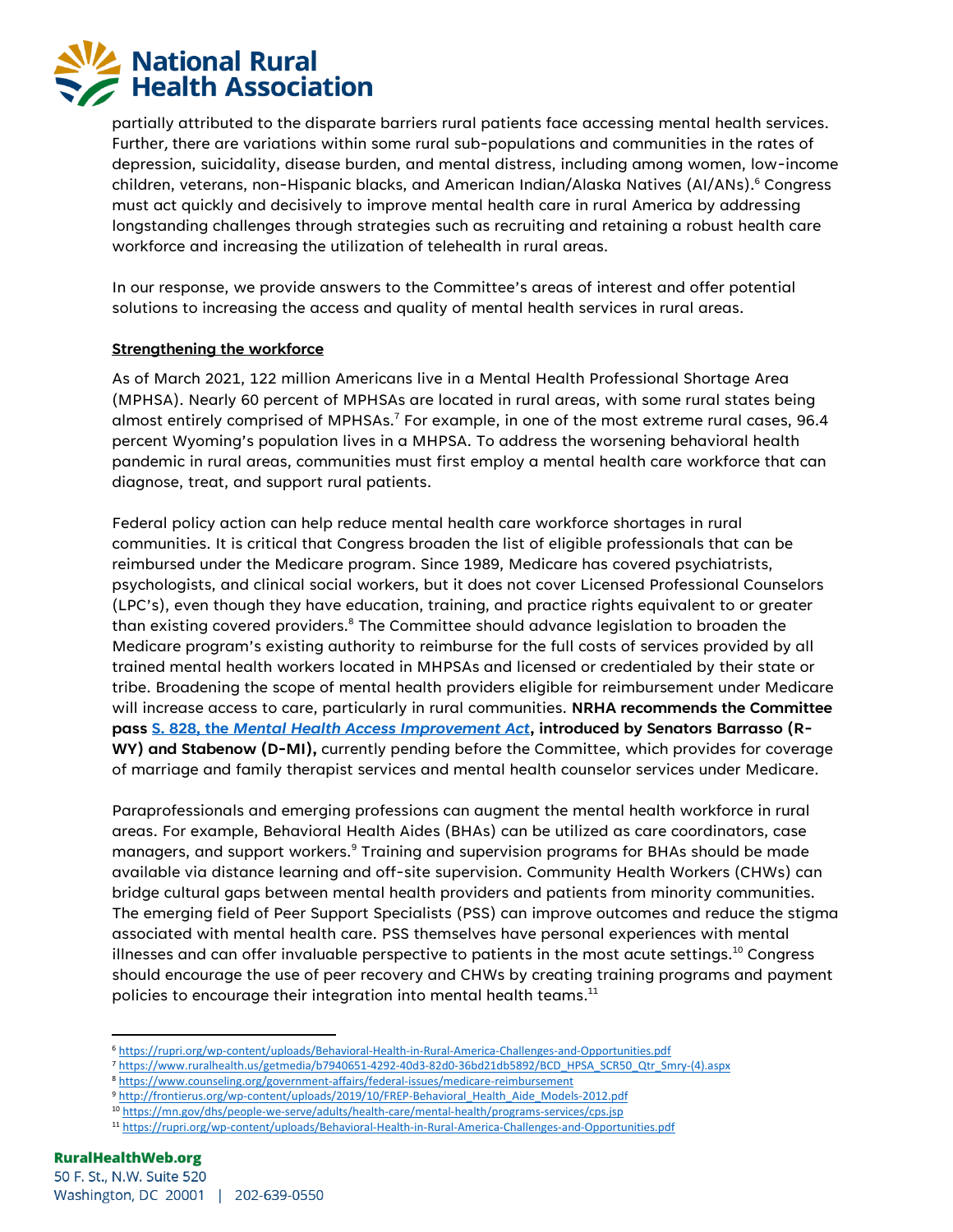

NRHA encourages Congress to increase the number of mental health professionals training in rural areas, thus increasing the availability of services for rural patients. Research has shown that providers who grew up or were trained in rural areas tend to be more inclined to practice in rural communities.<sup>12</sup> We urge the Committee to advance legislation to expand Medicare GME residency caps specific to the behavioral health workforce, with a focus, or percentage, allocated to rural areas. Further, NRSA recommends increasing use of rural health workforce extenders such as paramedicine, midwives, dental hygienists, nurse practitioners, and physician assistants to fulfill their healthcare needs. For these services to be sustainable, policies and legislation need to expand the practice scope of work that can be completed and billed for under licensure.

## **Increasing integration, coordination, and access to care**

Increasing the integration, coordination, and access to mental and behavioral health services in rural areas is critical to saving lives. To curb the worsening mental health epidemic in rural America, it is critical for the U.S. Department of Health and Human Services to fund services provided in co-located and non-traditional settings, such as clinics, hospitals, schools, community centers, senior citizen facilities, and libraries. It is important to utilize all resources rural communities have to offer, including non-traditional health care settings, which tend to be more accessible in rural communities than hospitals or clinics. Allowing non-traditional settings to receive federal resources to provide comprehensive mental health services in rural areas will increase the accessibility and acceptability of services.

Further, NRHA encourages the Committee to support initiatives that allow patients to easily transition between levels of care and providers. Integrating primary and behavioral health care positively affects the availability, accessibility, affordability, and acceptability of care for people in rural areas. When mental health services are provided in the same health care setting as primary care services, people are more likely to take advantage of the services. Stigma is greatly reduced when the behavioral health professional meets with a patient in the same setting as the primary care provider.<sup>13</sup> The Affordable Care Act, along with Medicaid expansions, offers the opportunity to promote new integration programs such as co-location of physical health and behavioral services for collaborative care<sup>14</sup>. The integration of services requires resource to support physician training, proper screening tools, appropriate referrals and co-location of services.

Additionally, NRHA encourages the committee to explore initiatives that allow providers to easily and accurately identify the issues facing rural patients and connect them with needed assistance. For example, NRHA member Avera Health created the [Farm and Rural Stress Hotline](https://www.avera.org/services/behavioral-health/farmer-stress-hotline/) to bridge the gap to mental health services, particularly in rural communities. The hotline offers rural-specific mental health professionals who understand the issues facing farmers in rural communities: extreme and volatile weather conditions, machinery breakdowns, fluctuating agricultural markets, long workdays, and lower incomes. Further, in a rural community where stigma may be associated with seeking treatment, the availability of rural specific helplines will increase acceptability of mental health services for many in these communities. NRHA believes investing in these kinds of innovative models benefit rural communities. We believe targeted grant programs to expand services at rural facilities will lead to better utilization of mental health care services.

<sup>12</sup> <https://www.ncbi.nlm.nih.gov/pmc/articles/PMC5789104/>

<sup>13</sup> <https://psycnet.apa.org/doi/10.1037/a0036172>

<sup>14</sup> <https://pubmed.ncbi.nlm.nih.gov/22323168/>